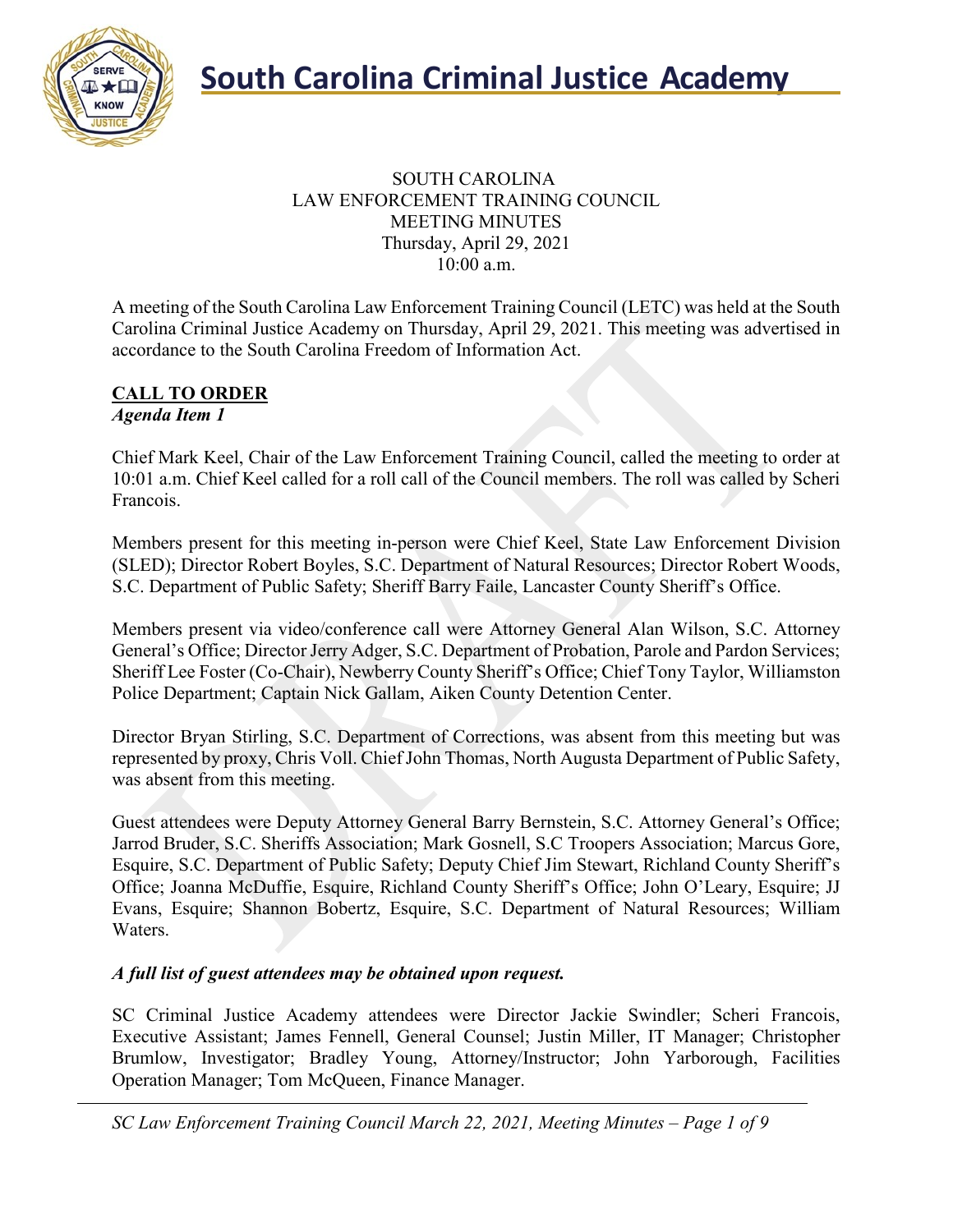

# **APPROVAL OF AGENDA**

*Agenda Item 2*

Upon a motion made by Director Boyles and seconded by Director Woods, Council voted unanimously to adopt the agenda as presented.

## **APPROVAL FOR MEETING MINUTES**

#### *Agenda Item 3*

A motion to approve the minutes of the March 22, 2021, meeting was made by Director Boyles and seconded by Director Woods. Council voted unanimously to accept the meeting minutes as recorded.

#### **DIRECTOR'S REPORT**

*Agenda Item 4*

#### A. **General Counsel Report**

Misconduct Cases

### **Austin Burnette:** *2018-CJA-09-11 (Lauren's Co. Det. Center)* **-**

**Summary:** Conviction, plea of guilt, plea of no contest, or no admission of guilt (regardless of withheld adjudication) to a felony, a crime punishable by a sentence of more than one year (regardless of the sentence actually imposed, if any) crime of moral turpitude in this or any other jurisdiction. **Request for Final Agency Decision.**

Hearing Officer recommended that Council:

- A) Issue its final agency decision, pursuant to S.C. Code Ann. Regs. 37-107 D., finding that the allegation of misconduct filed against Austin Burnette by the Laurens County Sheriff's Office, Jail Division, has been proven by substantial evidence; and
- B) Impose such sanctions as the Council in its discretion deems appropriate pursuant to its authority set forth at S.C. Code Ann. Regs. 37-108 A.

Director Adger made a motion for permanent denial of Mr. Burnette's eligibility for law enforcement certification. Director Boyles seconded the motion. Council voted unanimously to permanently deny Mr. Burnette's eligibility for law enforcement certification.

### **Tarah Andre:** *2015-CJA-10-08 (S.C. Department of Public Safety)***-**

**Summary:** Allegation of dishonesty/untruthfulness with respect to his/her employer. **Request for Final Agency Decision.**

*SC Law Enforcement Training Council March 22, 2021, Meeting Minutes – Page 2 of 9*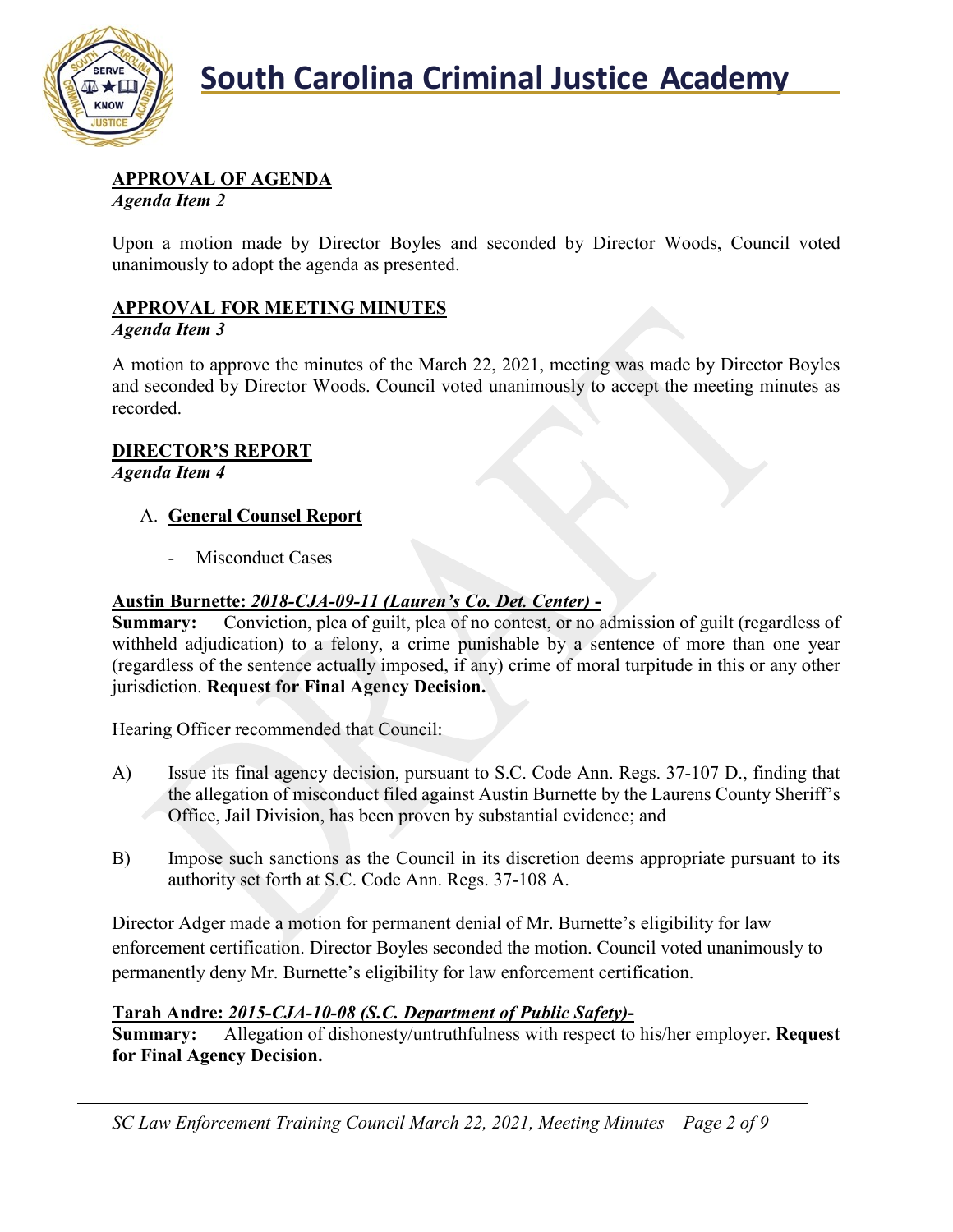

# **South Carolina Criminal Justice Academy**<br>KNOW

Hearing Officer recommended that Council:

A) Issue its final agency decision, pursuant to S.C. Code Ann. Regs. 37-107 D., finding that the allegation of misconduct reported against Tarah Andre by the South Carolina Department of Public Safety has been proven by substantial evidence; and

B) Determine a fitting and appropriate sanction regarding Tarah Andre's continuing eligibility for certification as a law enforcement officer in the State of South Carolina, pursuant to the authority set forth at S.C. Code Ann. Regs. 37-108 A.

Marcus Gore was in attendance at this meeting to represent the agency and answer any questions from Council, if applicable.

Upon hearing from Mr. Gore, Director Boyles made a motion for permanent denial of Ms. Andre's eligibility for law enforcement certification. Sheriff Faile seconded the motion. Council voted unanimously to adopt the motion to permanently deny Ms. Andre's eligibility for law enforcement certification. *Please note that Director Woods recused himself from the voting process in this case.*

#### **Jeffrey Babb-Wright:** *2020-CJA-03-05 (SC Department of Public Safety) -*

**Summary:** Allegation of willfully making false, misleading, deceitful or incorrect statement to any court of competent jurisdiction, or their staff members, whether under oath or not. **Request for Final Agency Decision.**

Hearing Officer recommended that Council:

A) Deny Respondent's motion to reopen the record in order to receive additional evidence.

B) Issue its final agency decision, pursuant to S.C. Code Ann. Regs. 37-107 D., finding that the allegation of misconduct reported against Jeffrey Babb-Wright by the South Carolina Department of Public Safety have been proven by substantial evidence; and

C) Impose such sanction as the Council in its discretion deems appropriate pursuant to its authority set forth at S.C. Code Ann. Regs. 37-108 A.

John O'Leary was in attendance to speak on behalf of Mr. Babb-Wright and to answer any questions from Council, if applicable.

Marcus Gore was in attendance to speak on behalf of the department and answer any questions from Council, if applicable.

*SC Law Enforcement Training Council March 22, 2021, Meeting Minutes – Page 3 of 9*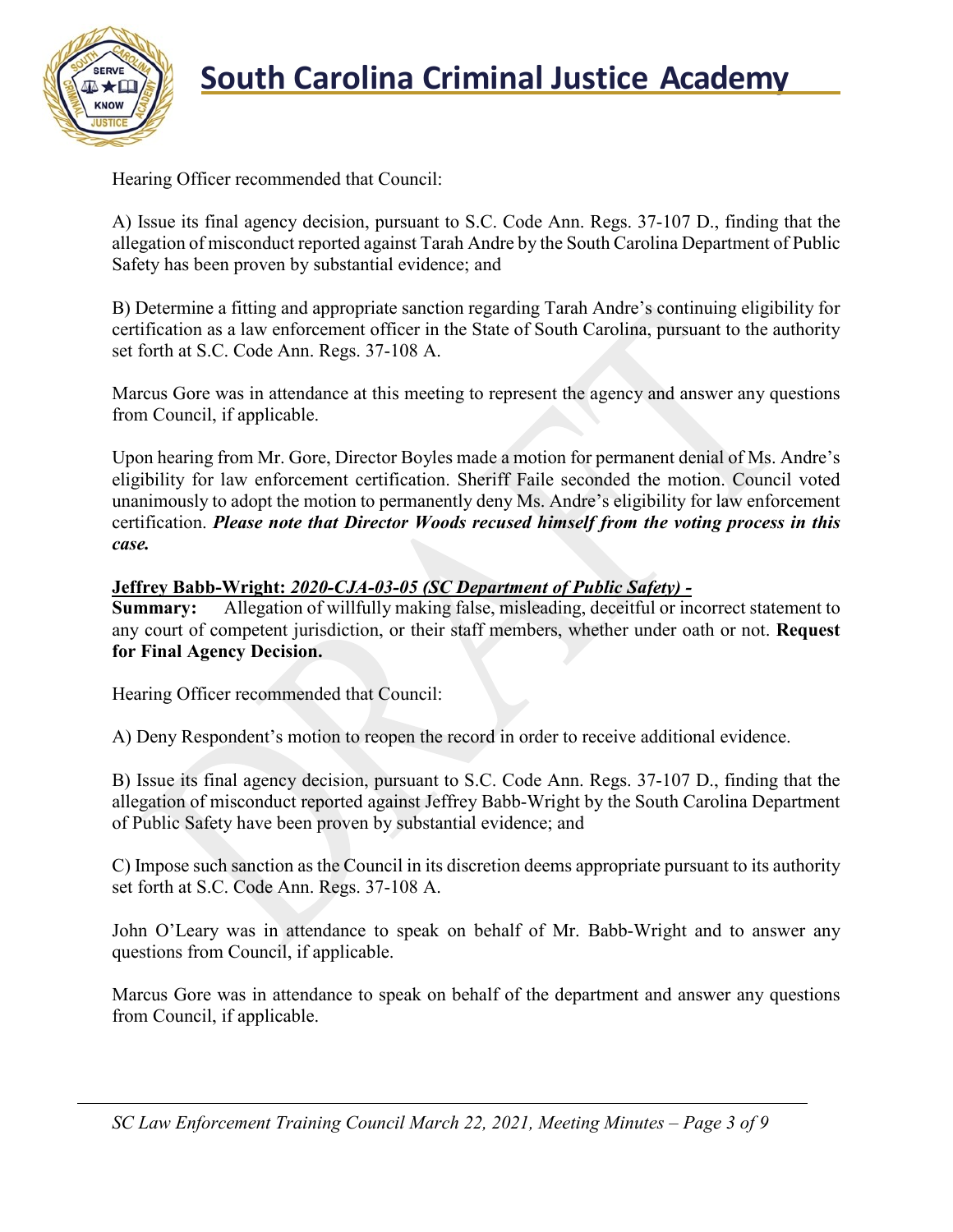

# **South Carolina Criminal Justice Academy**<br>KNOW 2008

Upon hearing statements from both attorneys, Director Boyles made a motion to deny the Respondent's motion to reopen record to receive additional information. The motion was seconded by Sheriff Faile. Council voted unanimously to deny the Respondent's motion to reopen the record.

Director Boyles then made a motion to accept the Hearing Officer's recommendation to permanently deny Mr. Babb-Wright eligibility for law enforcement certification. Council voted unanimously to permanently deny Mr. Babb-Wright's eligibility for law enforcement certification. *Please note that Director Woods recused himself from all voting in this case.*

#### **Benjamin Bolding:** *2020-CJA-06-10 (Richland County Sheriff's Office)***-**

**Summary:** Allegation of misrepresentation of employment-related information; willfully providing false, misleading, incomplete, deceitful, or incorrect information on a document, record, report, or form, except when required by departmental policy or by the laws of this State. **Request for Final Agency Decision.**

Hearing Officer recommended that Council:

- A) Issue its final agency decision, pursuant to S.C. Code Ann. Regs. 37-107 D., finding that the allegation of misconduct filed against Benjamin Bolding by the Richland County Sheriff's Department have not been proven by substantial evidence; and
- B) Approve, pursuant to the authority of Council set forth at S.C. Code Ann. § 23-23-150 (G) (1), Benjamin Bolding's eligibility for certification as a law enforcement officer in the State of South Carolina; and
- C) Expunge within thirty (30) days of the final agency decision in this matter, pursuant to the requirements of S.C. Code Ann. § 23-23-150 (M), all evidence related to the allegation of misconduct filed against Benjamin Bolding by the Richland County Sheriff's Department.

Joanna McDuffie was in attendance to represent the department and answer any questions from Council, if applicable.

Upon hearing from Ms. Duffie, for the sake of discussion purposes, Director Adger made a motion to accept the Hearing Officer's recommendation. Director Woods seconded the motion.

After this motion was made and seconded, Council had a brief discussion on the allegations against Mr. Bolding made by the Richland County Sheriff's Office.

Upon completion of this discussion and having questions answered by Ms. McDuffie, Director Adger withdrew his motion.

*SC Law Enforcement Training Council March 22, 2021, Meeting Minutes – Page 4 of 9*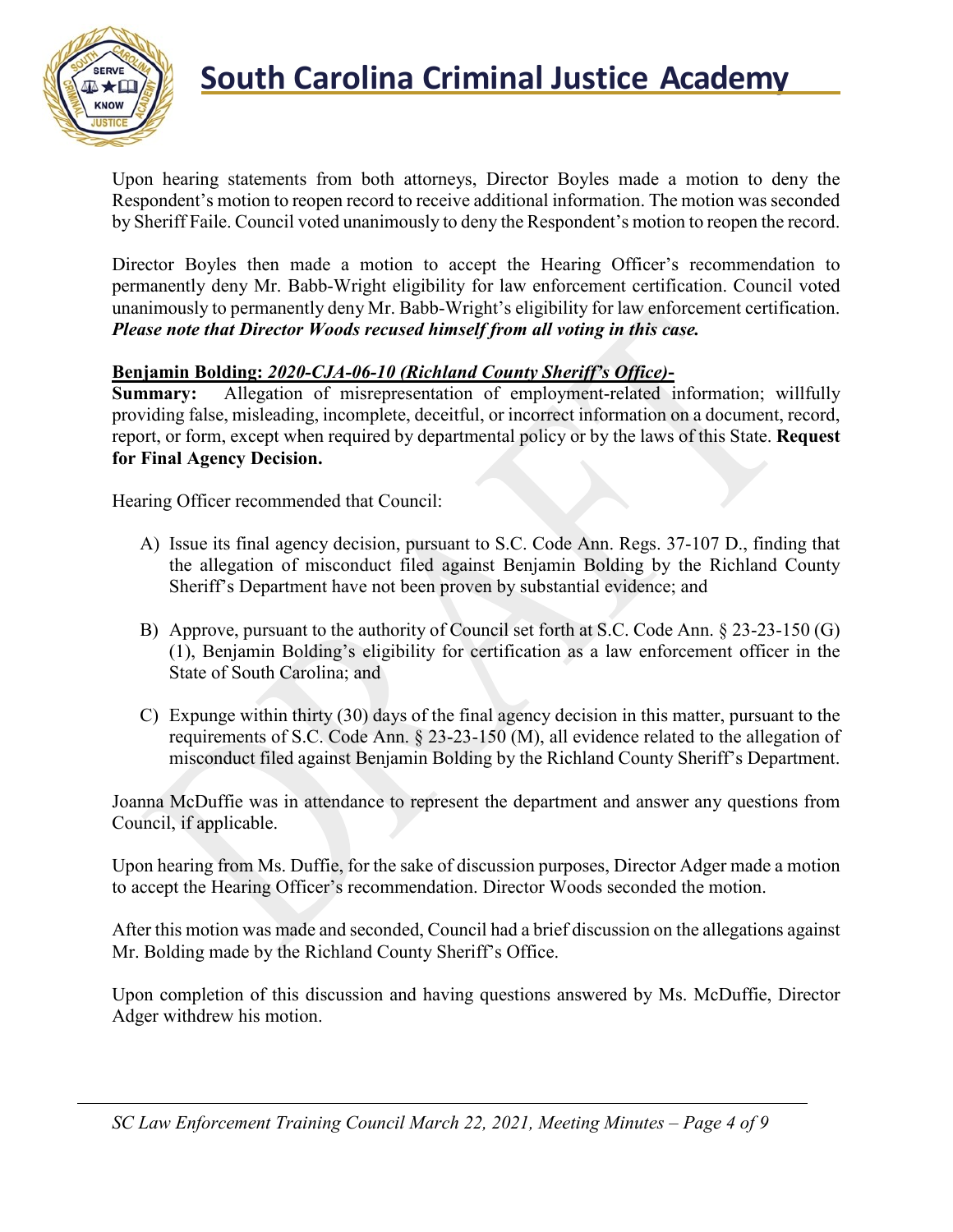

A new motion was made by Director Woods to permanently deny Mr. Bolding's eligibility for law enforcement certification. Sheriff Faile seconded the motion. Council voted unanimously to permanently deny Mr. Bolding's eligibility for law enforcement certification.

#### **Princess Henderson:** *2021-CJA-03-28 (SC Department of Juvenile Justice)* **–**

**Summary:** The South Carolina Law Enforcement Division (SLED) notified the South Carolina Criminal Justice Academy (Academy) that on March 13, 2021, Princess Henderson (Henderson) of the South Carolina Department of Juvenile Justice (SCDJJ) was arrested by the Richland County Sheriff's Office arrested and charged with Domestic Violence 2nd Degree. **Request for Suspension.**

Director Boyles made a motion to suspend Ms. Henderson's eligibility for law enforcement certification pending the outcome of criminal charges. Director Woods seconded the motion. Council voted unanimously to adopt the motion to temporarily suspend Ms. Henderson's eligibility for law enforcement certification pending the outcome of criminal charges.

#### **Antonio Howard:** *(No assigned case number – SC Department of Public Safety)***-**

**Summary:** On April 9, 2021, (date of separation November 21, 2019) the South Carolina Department of Public Safety (SCDPS) submitted a Separation Due to Misconduct Form for Antonio Howard. SCDPS initially submitted a Routine/Administrative separation for Howard citing he resigned while under investigation for allegations involving misconduct. SCDPS was recently apprised that as a result of this investigation, the South Carolina Law Enforcement Division arrested Howard and charged him with Domestic Violence and Ill Treatment of Animals. Pursuant to the criminal charges against Howard, SCDPS has amended the initial separation to misconduct.

#### **Acceptance Request.**

Director Boyles made a motion to accept the amended Personnel Change in Status (PCS) Form. Sheriff Faile seconded the motion. Council voted unanimously to accept the amended PCS Form to reflect misconduct. *Please note that Director Woods recused himself from the voting process in this case.*

#### **William Waters:** *2018-CJA-09-14 (Moncks Corner PD***) –**

**Summary:** On June 20, 2019, LETC issued its Final Agency Decision (FAD) permanently denying Mr. Waters a law enforcement certification due to physical/psychological abuses of a member of the public and a dangerous practice with a weapon. Approximately June 30, 2019, Mr. Waters received the FAD, which was subsequently sent on several occasions to him via Certified US Mail and email. Mr. Evans requested a copy in January 2020, and it was sent to him via email. In January 2021, Mr. Evans again requested the information and it was sent via US Mail. Mr. Evans filed a motion to amend the FAD. **Request to Amend Final Agency Decision.**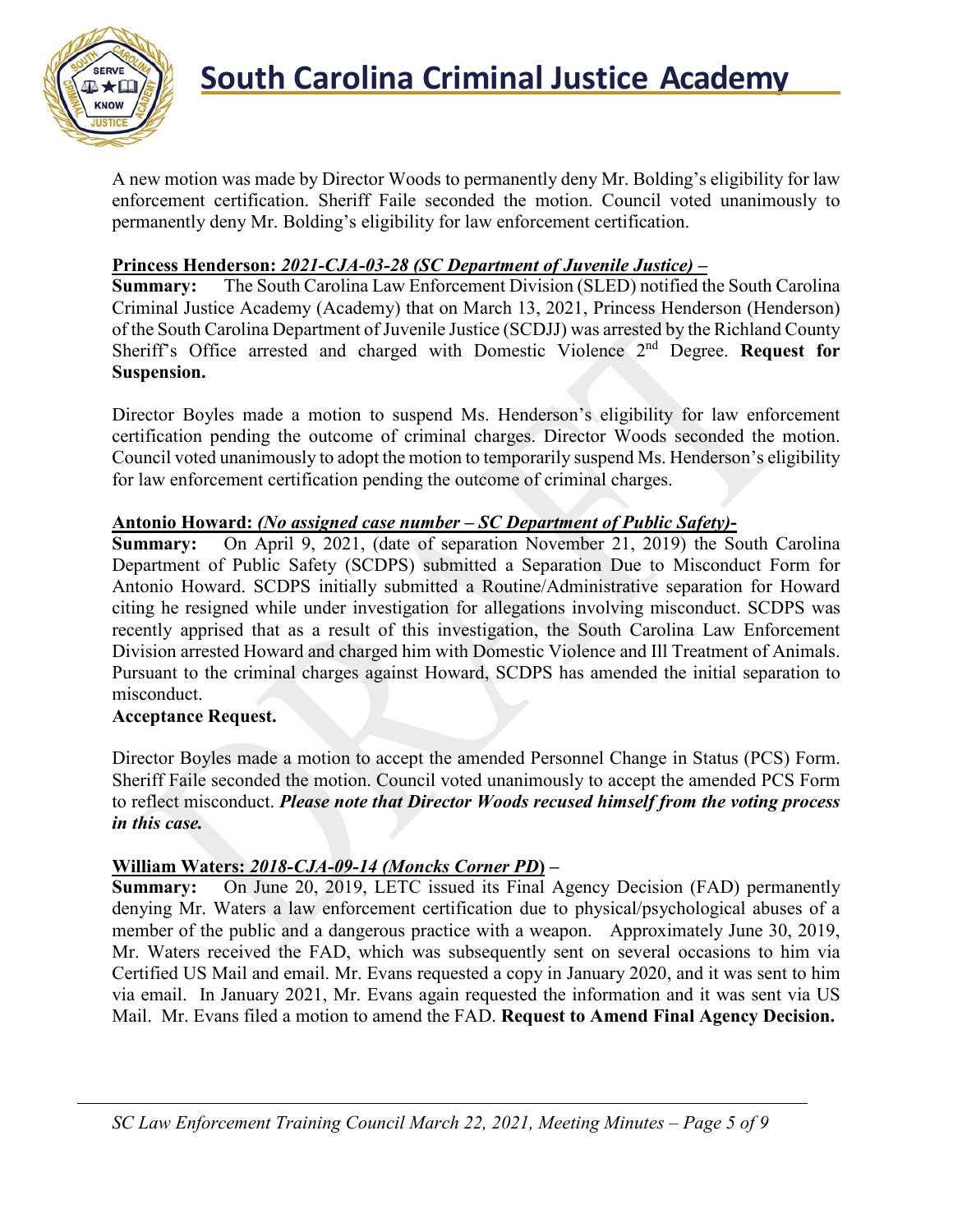

# **South Carolina Criminal Justice Academy**<br>KNOW 2008

JJ Evans was in attendance to speak on behalf of Mr. Waters and answer any questions from Council, if applicable.

Mr. Waters was also in attendance to speak on his own behalf and answer any questions from Council, if applicable.

Upon hearing from Mr. Evans and having questions answered by Mr. Waters and Mr. Fennell, Director Boyles made a motion that Council not amend its Final Agency Decision. The motion was seconded by Sheriff Faile.

Prior to the voting process, Council had more questions answered by Mr. Evans in regard to the misconduct case against Mr. Waters that led to the original decision of Council to permanently deny Mr. Waters' eligibility for law enforcement certification.

Ultimately, Council voted to uphold its original decision to permanently deny Mr. Waters' eligibility for law enforcement certification.

#### **Saqwess Bowdry: (***No assigned case number – Beaufort County Det. Ctr.***)-**

**Summary:** Saqwess Bowdry is a Class 2 law enforcement officer candidate with the Beaufort County Detention Center. In 2016, Bowdry pleaded no contest to Criminal Mischief \$200 dollars to \$1,000 dollars in Wakulla County Florida. Criminal Mischief in Florida is the equivalent to Malicious Injury to Real/Personal Property in South Carolina which is a disqualifying crime. Her arrest stemmed from an incident involving her then ex-boyfriend and father of her child at the residence he shared with the victim.

Bowdry was sentenced to probation and restitution in the amount of 400 dollars. The term of her probation lasted approximately six (6) months and was terminated upon successful completion of payment of restitution to the victim. Bowdry has applied for an expungement. **Request for Eligibility.**

Captain Gallam made a motion to grant Ms. Bowdry eligibility for law enforcement certification upon expungement of criminal charges. Captain Woods seconded the motion. Council voted unanimously to adopt the motion to grant Ms. Bowdry eligibility for law enforcement certification pending expungement of the charge.

#### **Jeffrey Day:** *2021-CJA-01-01 (SC Department of Natural Resources)*

**Summary:** On April 21, 2021, the South Carolina Criminal Justice Academy was notified that pursuant to a bench trial, Day was found not guilty of DUI. Mr. Day did plead guilty to Open Container and sentenced to a fine. A check of Day's South Carolina Driver's Record shows Day's South Carolina driver's license is valid and was not previously suspended. **Request for Reinstatement of Law Enforcement Certification.**

*SC Law Enforcement Training Council March 22, 2021, Meeting Minutes – Page 6 of 9*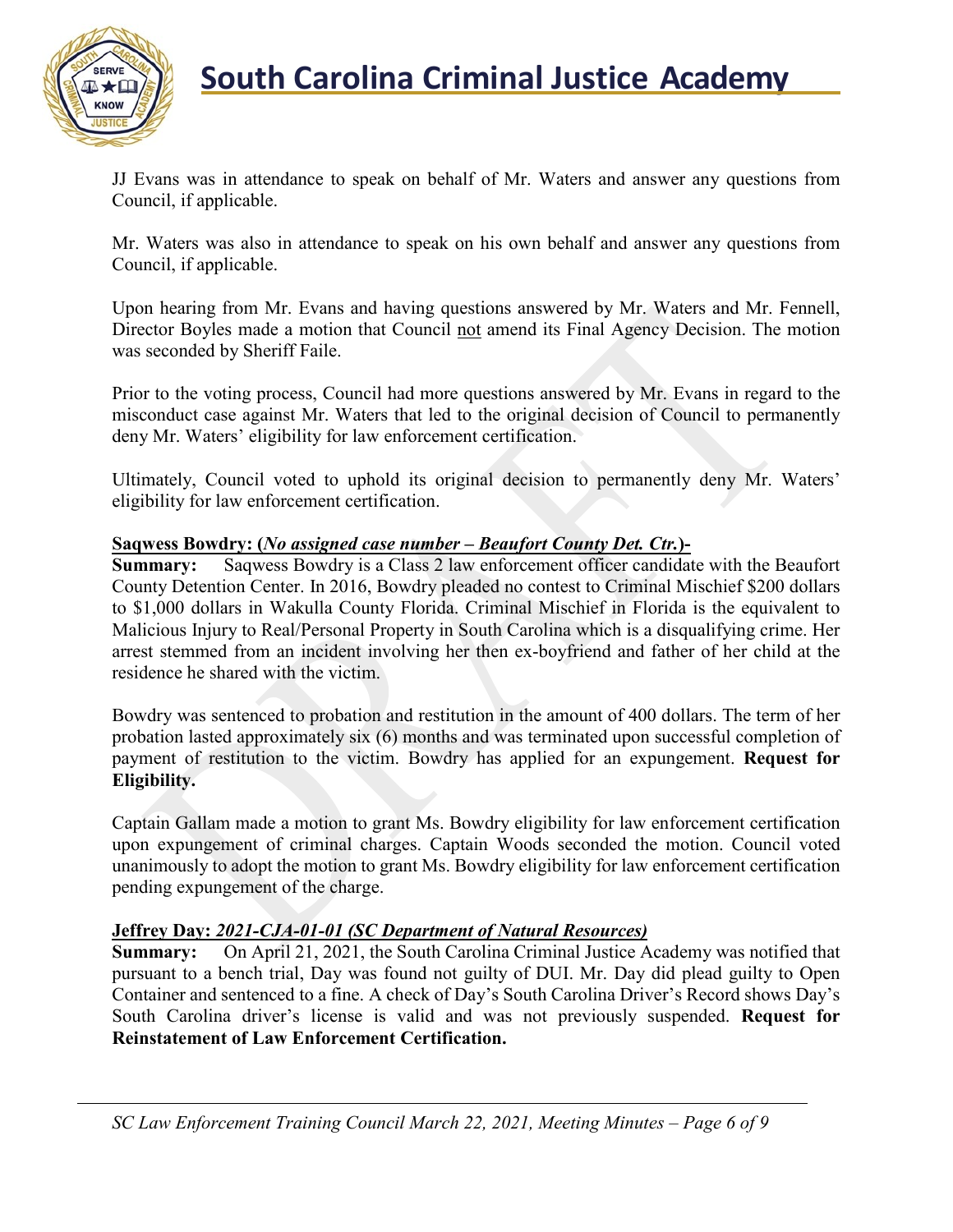

Sheriff Faile made a motion to reinstate Mr. Day's law enforcement certification. Director Woods seconded the motion. Council voted unanimously to reinstate Mr. Day's law enforcement certification. *Please note that Director Boyles recused himself from the voting process in this case.*

### **B. Financial Update**

#### Tom McQueen

Through March of FY20-21 there has been a decline in Fees & Fines revenue of \$856,849 compared with last year which is a 21 % decrease. Since there are no advanced students on campus, Miscellaneous revenue has dropped for the first nine months by \$174,107 offset by declining Miscellaneous expenses of \$154,047. The Academy has received \$5 Surcharge funds of \$52,263 this year which is \$9,903 more than last year.

Expenses for payroll and fringes remain steady with the Agency spending \$43,499 more than last year through the first nine months while total overall expenses have increased only \$25,038. The Academy's Fees and Fines carryforward increased \$1.4 million from FY20 to FY21. Of this, only \$600,000 has been used this year. Even as restrictions begin to ease, it is projected that revenues will continue to be lower and therefore the Academy will continue to monitor expenditures to remain financially stable.

#### **C. Capital Project Update**

#### John Yarborough

All repairs (drywall, carpet, and new water heater) are complete for the village classroom in Building 16.

Water heaters in the Village gym and cafeteria are being relocated to prevent another flood.

New carpet was installed in Building 8 to replace 30 year old carpet.

The old stage in the administrative building's gym was replaced with a larger stronger one.

Walk through gates for the Village were replaced with security type gates with automatic closers. Access requires a key or card swipe.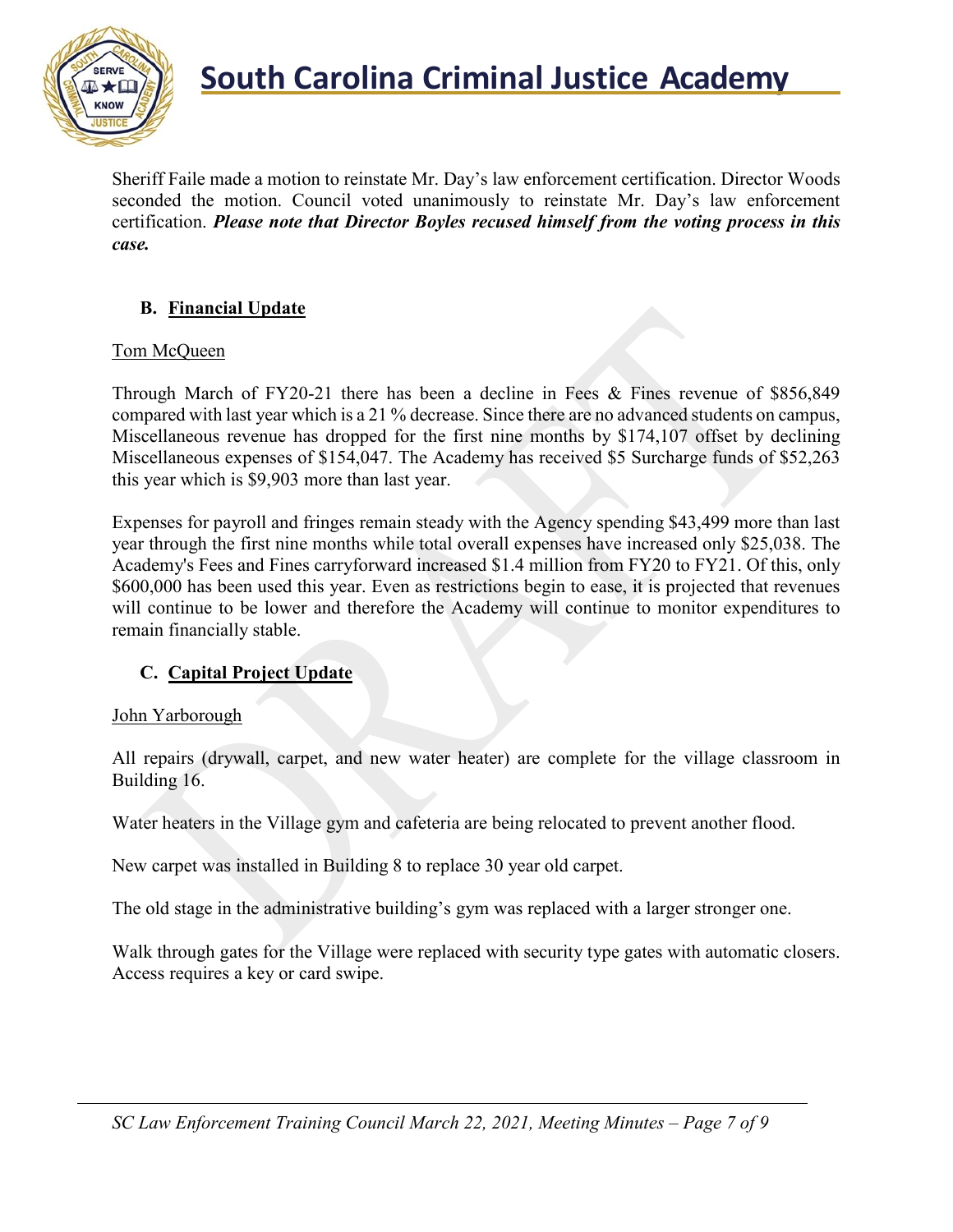

## D. **Director's Comments**

#### Director Swindler

Director Swindler gave employee updates regarding positions that had been vacated and subsequently filled since the last quarter.

Director Swindler gave updates on basic law enforcement class sizes and the ongoing COVID tests administered at the Academy every two weeks.

## **UNFINISHED BUSINESS**

#### *Agenda Item 5*

Council re-opened their discussion on Class 3 Officers. A sub-committee of Council members had been meeting to put together a draft of duties that Class 3 Officers would be allowed to perform. The subcommittee presented two orders for full Council to discuss and vote on. The subcommittee drafted 2021-LETC-001 to describe the duties allowed for Basic Class 3 Officers and 2021-LETC-002 to describe duties allowed for Advanced Class 3 Officers.

Council discussed and voted on these orders separately.

In regards to Order 2021-LETC-001 (Basic Class 3 Officers), Director Boyles made a motion to adopt the Order as written. Director Adger seconded the motion. Council voted unanimously to adopt Order 2021-LETC-001 as written.

In regards to Order 2021-LETC-002 (Advanced Class 3 Officers), Council had an in-depth discussion.

During this discussion, Sheriff Faile and Jarrod Bruder spoke on behalf of sheriff departments to voice their concerns with some of the language of the order. Likewise, Council members voiced their concerns about some of the language in the drafted order for Advanced Class 3 Officers.

Topics that came up in the discussion included liability, training required for Advanced Class 3 Officers, and the capacity in which agencies are currently using these officers.

When Council had discussed Order 2021-LETC-002, Sheriff Foster made a motion to accept the order as written for the sake of discussing any amendments. Director Boyles seconded this motion.

Once the motion had been made, Council began to discuss the document with members giving input on possible amendments.

*SC Law Enforcement Training Council March 22, 2021, Meeting Minutes – Page 8 of 9*